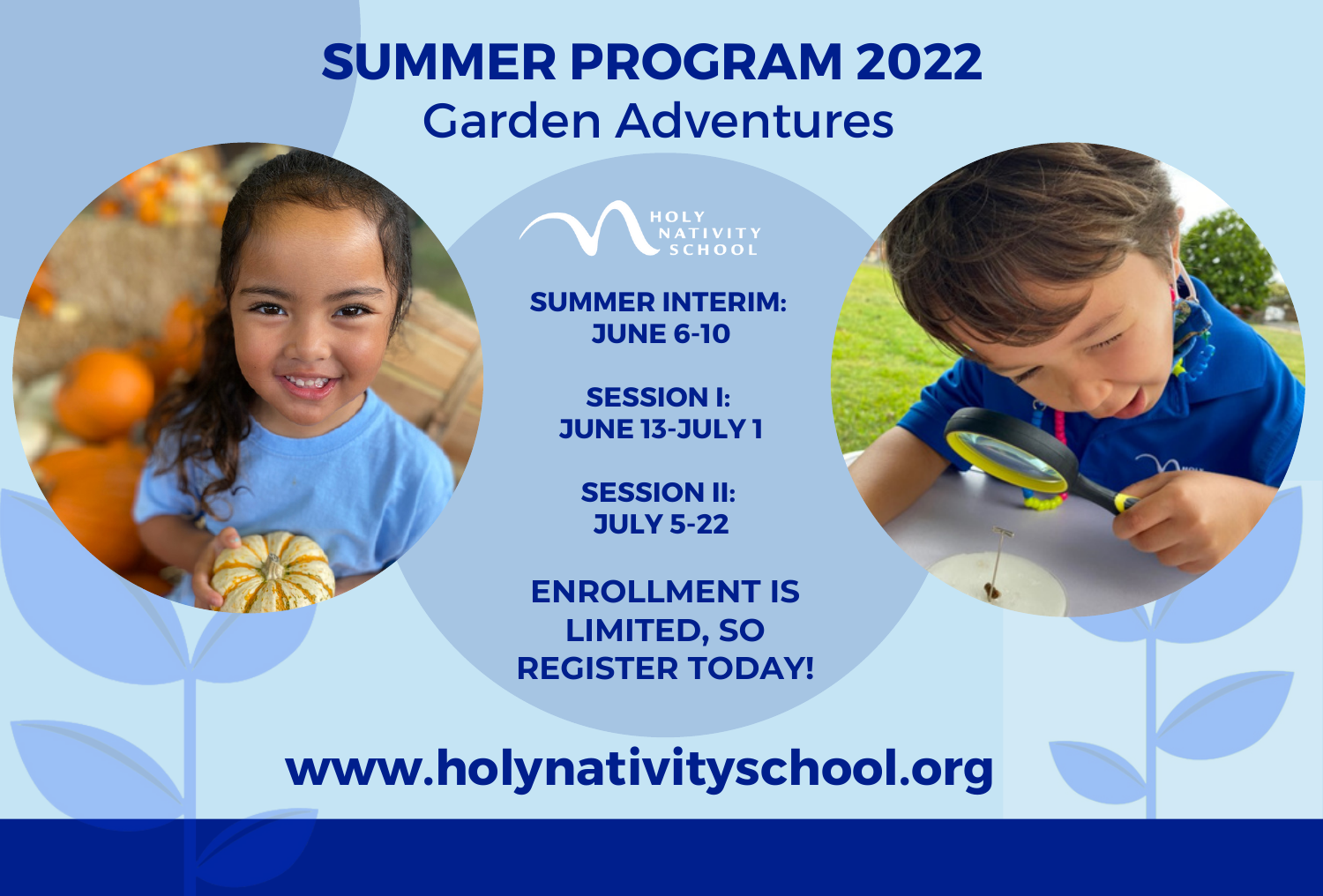## **SUMMER INTERIM - JUNE 6-10**

### Movement and Fun with Circus Olina *8:30am-2:30pm Ages: 6-12*

We are excited to announce Circus Olina will be back for summer break 2022 at Holy Nativity School. Circus Olina has created an exciting program, based around movement exercises, circus activities and some dance!

Throughout the day we have different activities planned for you. The day will be split into 3 main activity blocks. The activity blocks will vary. Our Movement Camps are a fun combination of games, jump roping, hula hooping, circus disciplines and some dancing! Circus disciplines for example are juggling, spinning plate, balance beam, Chinese yo-yo and hula hooping. On our first day of camp kids get introduced to those different disciplines and the following days we will continue to practice them in a fun and age appropriate way. This program works on and increases students' balance, coordination, confidence, and team working skills. Learning circus skills can increase the development of students' motor skills, improve muscle tone, increase balance and develop better equilibrium reactions. Due to Covid-19 Circus Olina adjusted courses/ classes accordingly to follow state & federal regulations as well as school safety protocols and guidelines. For instance course material will be cleaned/ disinfected before and after each class. Each student will get their own set of juggling bean bags (3), juggling scarves and a spinning plate. A great set to continue practicing the new learned skills after the week is over.

### **Cost: \$500**

If you have any questions feel welcome to contact us anytime. Circus Olina 808-489-2834 or via email at circusolina@gmail.com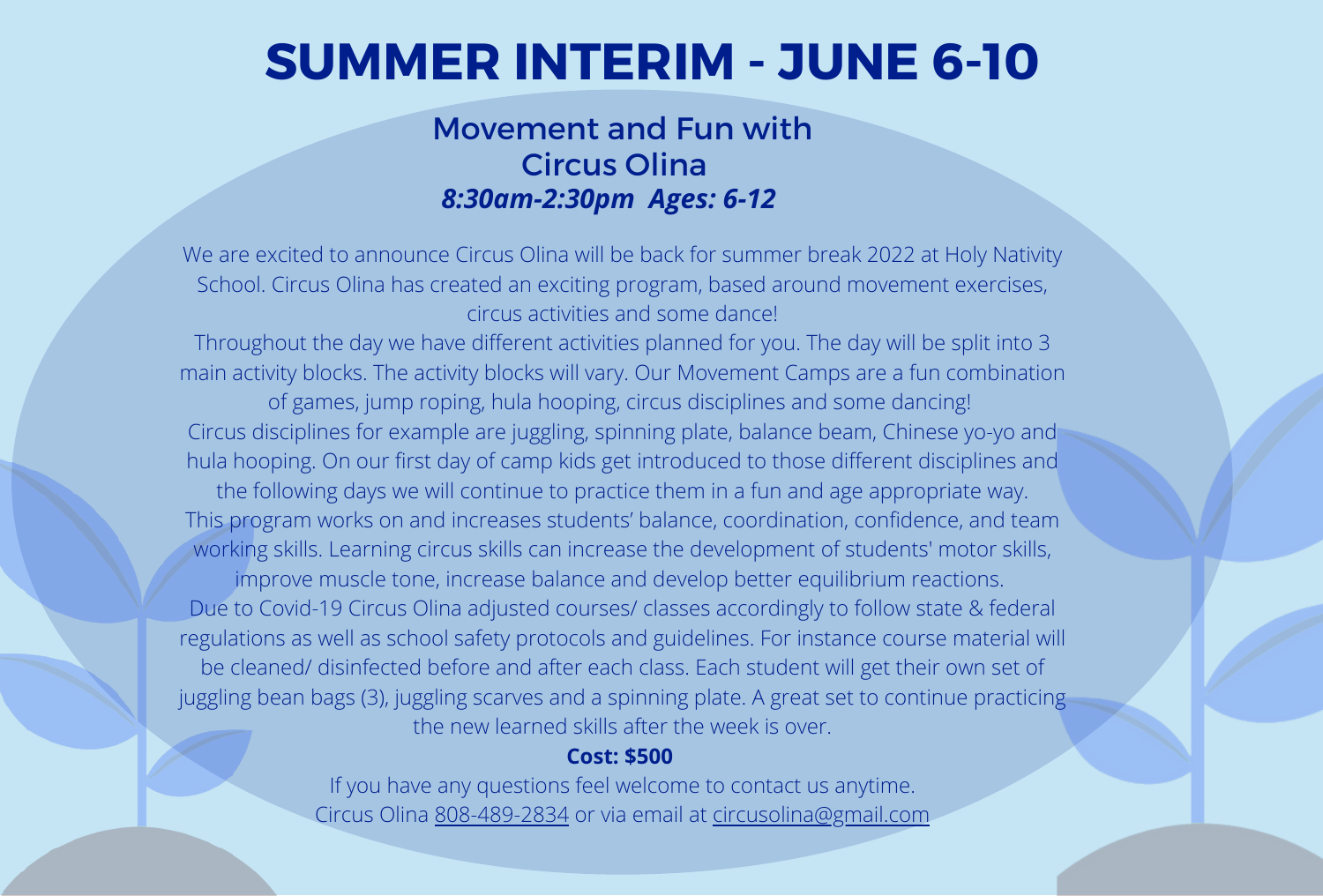## **GARDEN ADVENTURES - SESSION I**

**June 13 - July 1**

### Pre-K and Kindergarten

### 1st and 2nd Grade

Our PK/K summer class will be full of opportunities for your child to play, learn and grow. We're here to help your child enrich their learning experience, gain confidence and independence, and make memories together. Our day will be filled with arts and crafts, gardening, science experiments and cooking, with a chance to get in touch with nature, and practice mindfulness and yoga. Come grow with us!

> **Cost: Full Day (8am-3pm) \$1200 Half Day (8am-12pm) \$700** *Max: 14*

Are you ready for an outdoor adventure? Then come ad join us as we explore the world around us! Students will review concepts learned in 1st and 2nd grade with a focus on gardening. The children will work on different activities all while creating exciting art projects, and play drama games. Students will have a blast as they work on developing gross and fine motor skills and emphasize teamwork.

> **Cost: Full Day (8am-3pm) \$1200 Half Day (8am-12pm) \$700** *Max: 16*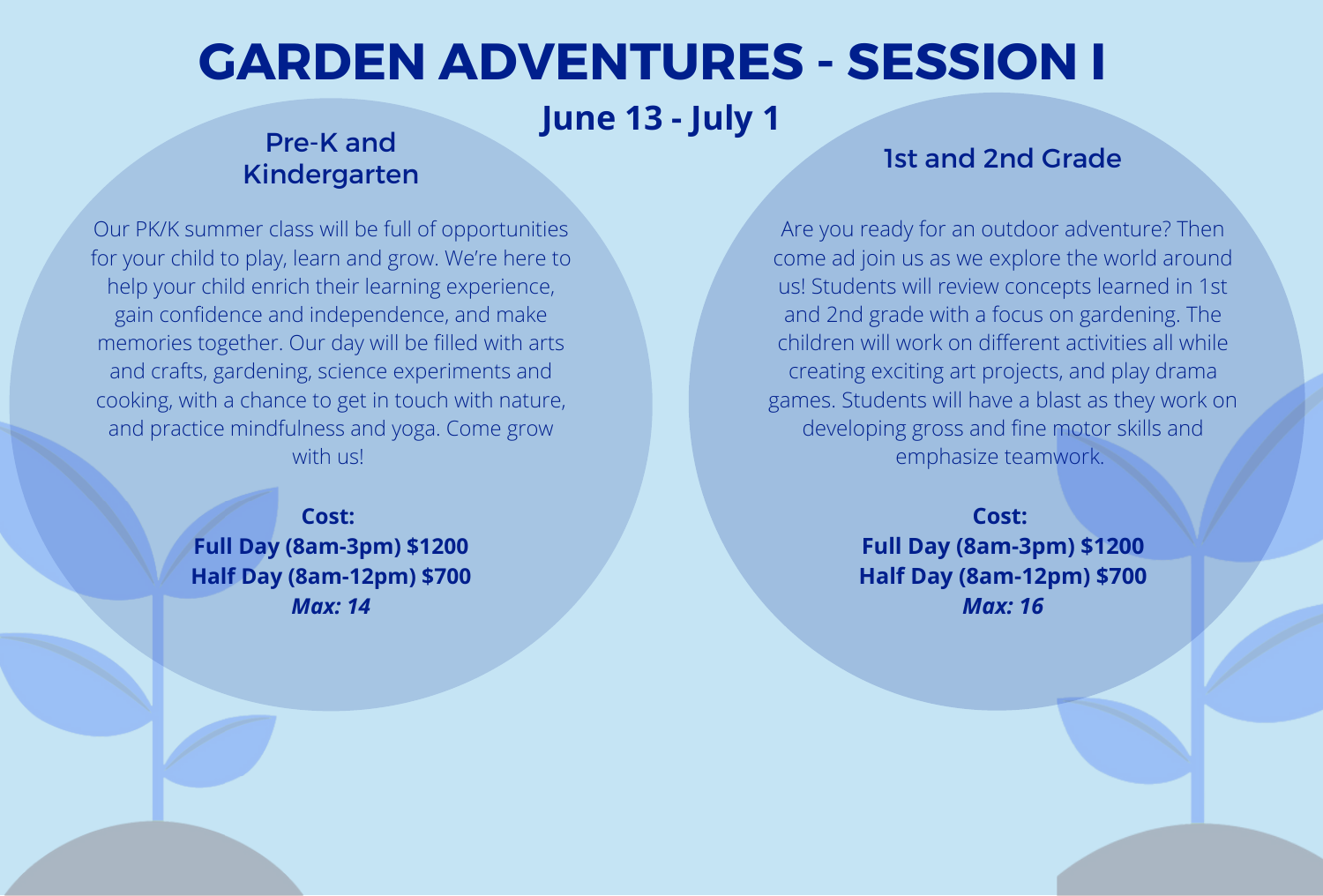## **SESSION I** Come Grow With Us!

### **3rd and 4th Grade After School Care**

Join us for a fun summer focused on nature, the great outdoors, and gardening! Students will review concepts learned in 3rd and 4th grade while experiencing hands-on activities in STEAM, crafts, music, movement, social-emotional learning and more. Students will work on math enrichment activities and will be immersed in rich literature based experiences. Students will learn through art activities and dramatic play. They will learn how to work as a team as they create innovative and fun projects!

> **Cost: Full Day (8am-3pm) \$1200 Half Day (8am-12pm) \$700** *Max: 16 students*

Provide all day care for your child with after school care from 3:00-5:00pm. Students will enjoy a healthy snack, crafts, dance parties, and down time.

After School Care Schedule 3:00-3:30 p.m.: Students check in, eat snack, and play. 3:30-4:30 p.m.: Activity 4:30-5:00 p.m.: Clean up, Recess/Play

> **Cost: \$300** *Max: 16 students*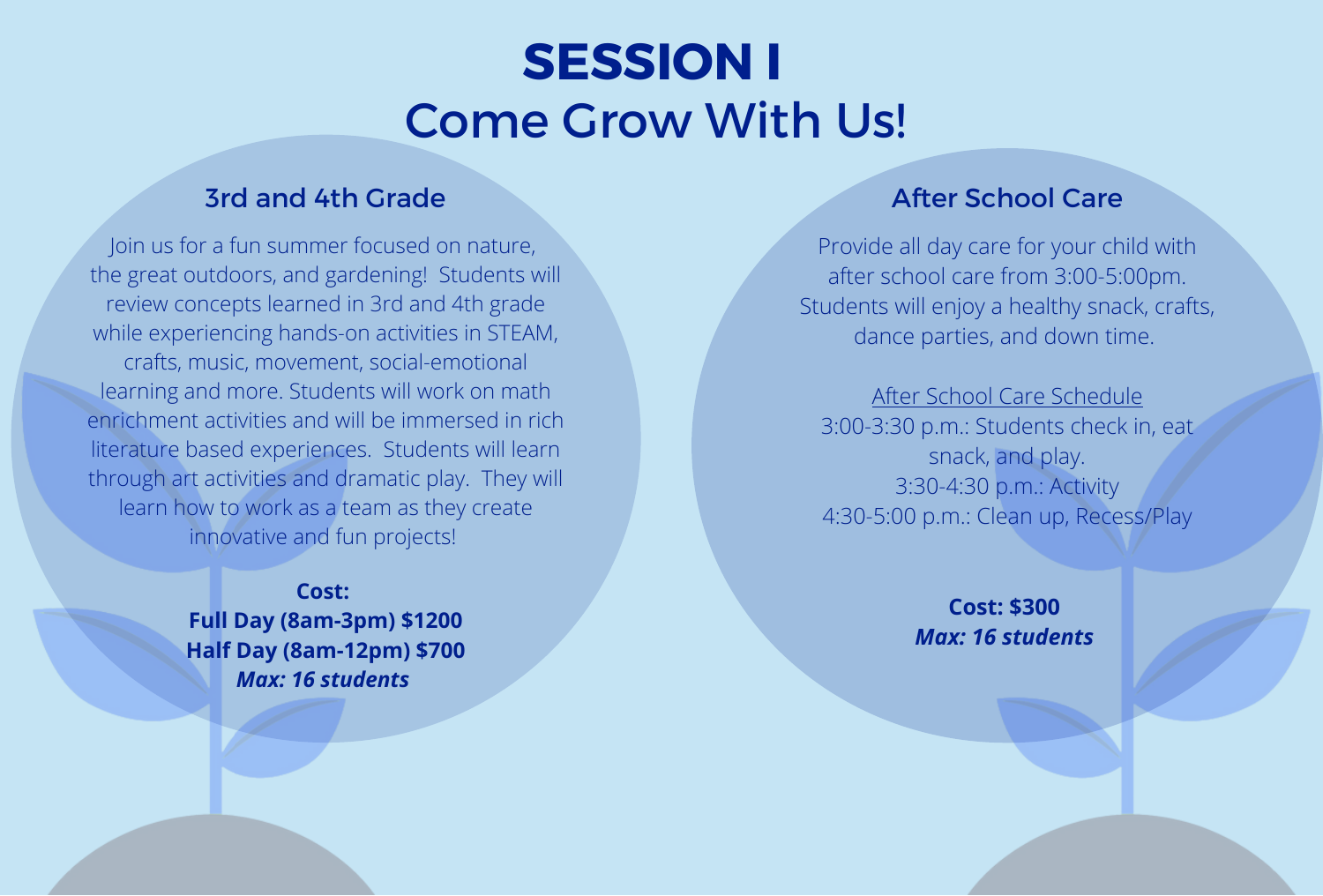# **GARDEN ADVENTURES - SESSION II**

## **July 5 - July 22**

### Pre-K and Kindergarten

Our Pre-K and Kindergarten summer class will be full of opportunities for your child to play, learn and grow. We're here to help your child enrich their learning experience, gain confidence and independence, and make memories together. Our day will be filled with different arts and crafts activities, gardening, science experiments and cooking, with a chance to get in touch with nature, and practice mindfulness and yoga. Come grow with us!

> **Cost: Full Day (8am-3pm) \$1200 Half Day (8am-12pm) \$700** *Max: 14 students*

### 1st and 2nd Grade

Are you ready for an outdoor adventure? Then come ad join us as we explore the world around us! Students will review concepts learned in 1st and 2nd grade with a focus on gardening. The children will work on different activities from Session I all while creating exciting art projects, and play drama games. Students will have a blast as they work on developing gross and fine motor skills and emphasize teamwork.

> **Cost: Full Day (8am-3pm) \$1200 Half Day (8am-12pm) \$700** *Max: 16 students*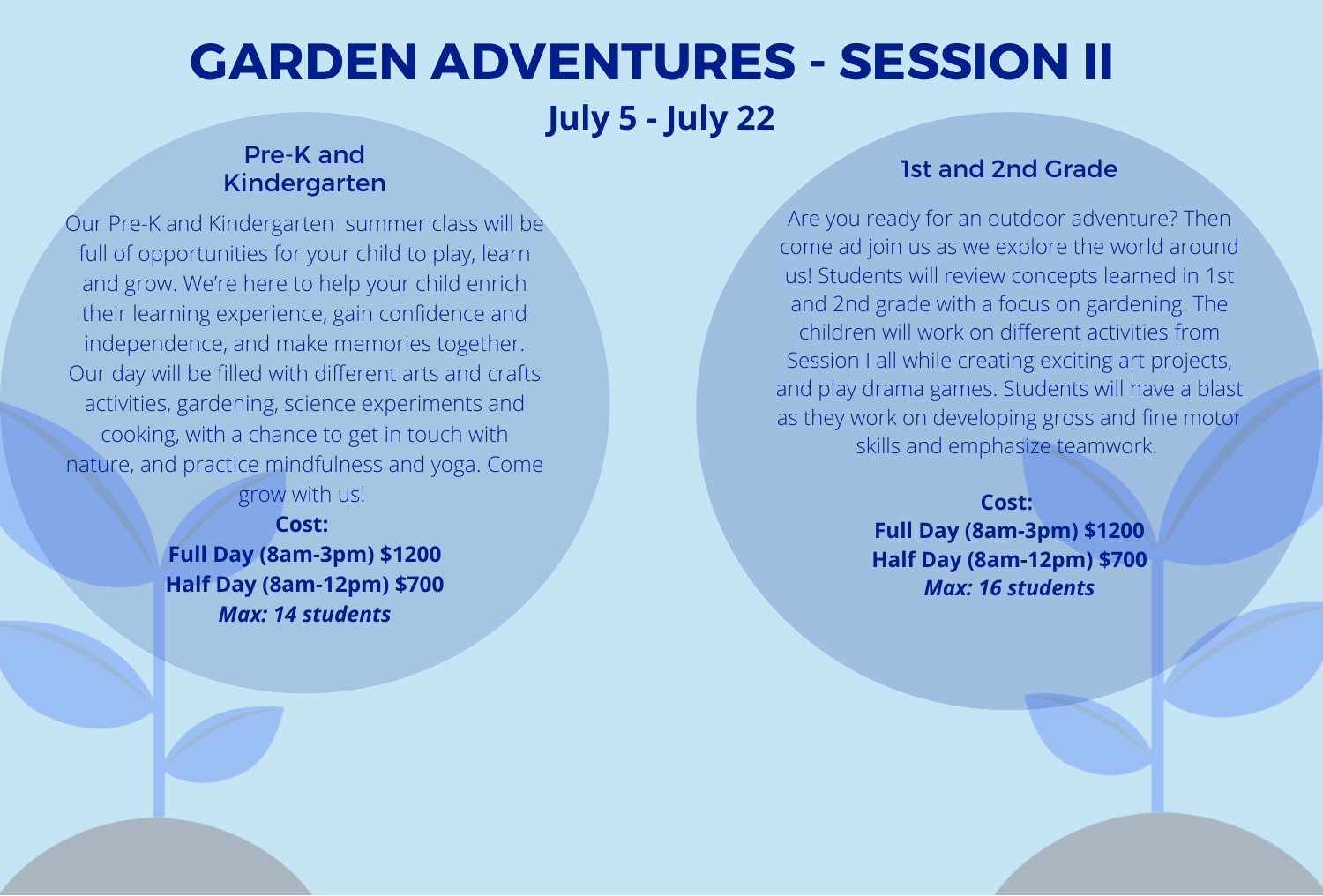## **SESSION II** Come Grow With Us!

### **3rd and 4th Grade After School Care**

Join us for a fun summer focused on nature, the great outdoors, and gardening! Students will review concepts learned in 3rd and 4th grade while experiencing hands-on activities in STEAM, crafts, music, movement, social-emotional learning and more. Students will work on math enrichment activities and will be immersed in rich literature based experiences. Students will learn through art activities and dramatic play. They will also learn how to work as a team as they create innovative and fun projects!

> **Cost: Full Day (8am-3pm) \$1200 Half Day (8am-12pm) \$700** *Max: 14 students*

Provide all day care for your child with after school care from 3:00-5:00pm. Students will enjoy a healthy snack, crafts, dance parties, and down time.

After School Care Schedule 3:00-3:30 p.m.: Students check in, eat snack, and play. 3:30-4:30 p.m.: Activity 4:30-5:00 p.m.: Clean up, Recess/Play

> **Cost: \$300** *Max: 16 students*